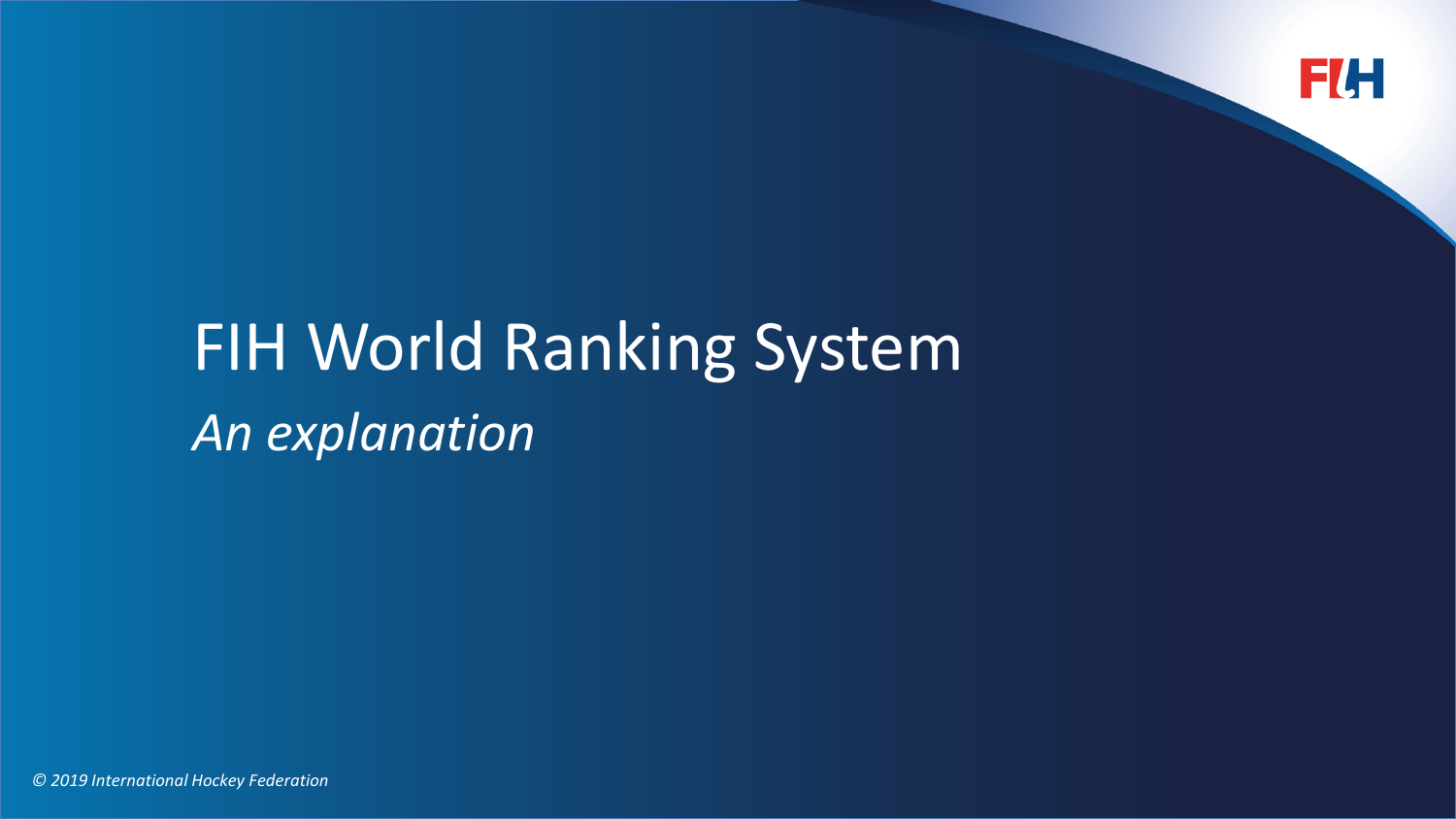## **Rationale for changing from the previous TOURNAMENT based World Ranking system**

Pros of old system

- Established system used since 2003, originally devised to allocate teams into pools at tournaments
- Ranked top teams from different continents with a good level of accuracy
- Worked well for top 20 nations who played in all FIH and Continental level events so gained ranking points 2-3 times per year
- Points were won over a 4 year period so strong results provided positive ranking scoring for a number of years

Cons of old system

- Limited number of opportunities to win points each year (1 or less for lower ranked nations)
- Required a degree of subjectivity to determine the relative strengths of the 5 continents in order to calculate continental ranking points
- Ranking points degraded slowly over a 4 year period and points were only gained a few times each year, resulting in a ranking system that was slow to change or reflect current performance levels
- Nations who played international matches but did not take part in FIH tournaments had no ranking so the World Ranking table did not reflect all nations that play international hockey
- 60%+ of international matches had no ranking points on them
- System was not easy to understand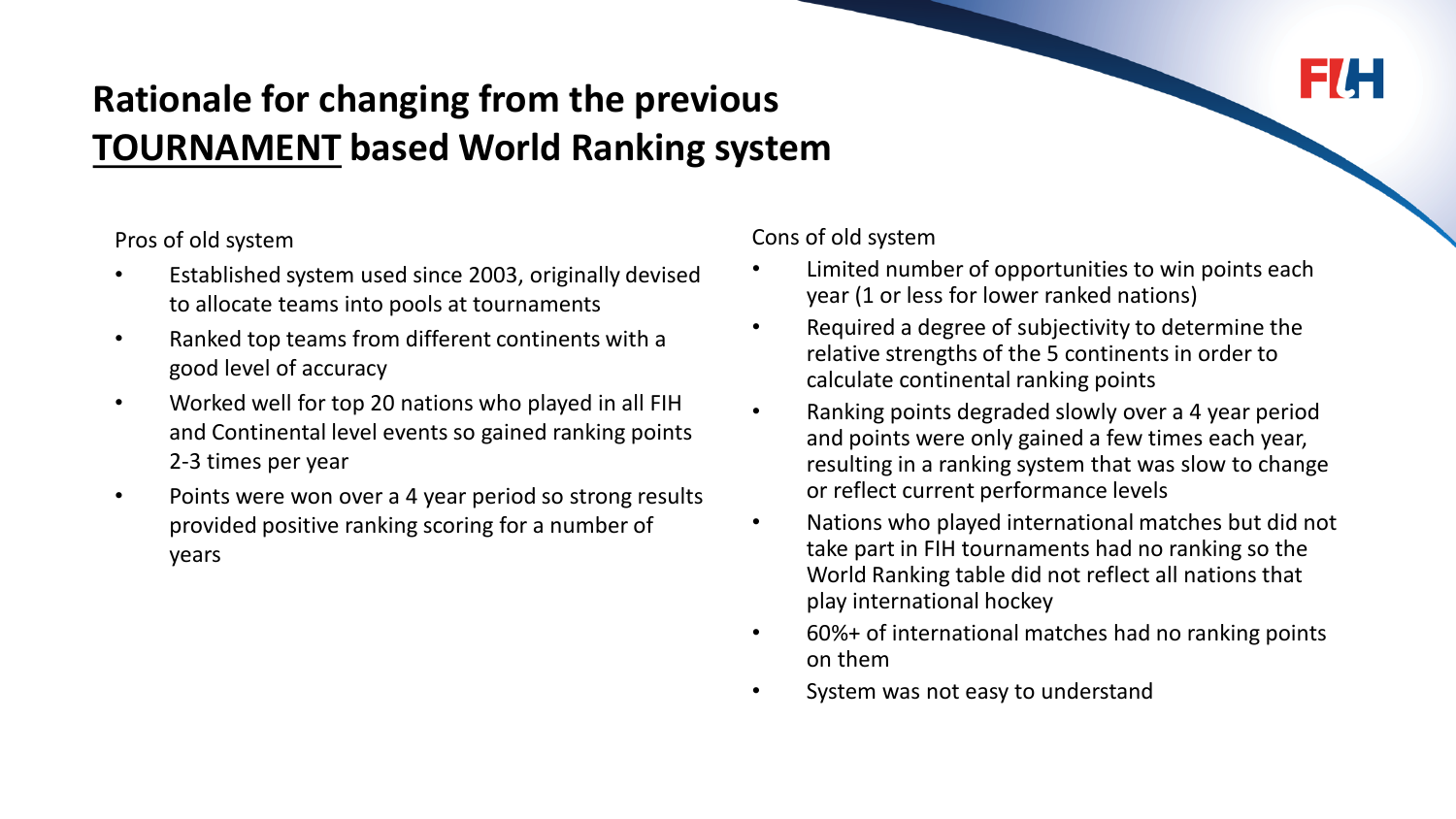

## **Principles of new MATCH based World Ranking system**

- Increase opportunities for all National Associations to gain ranking points
- Dynamic ranking system that better reflects current performance
- Remove subjectivity wherever possible and create a system that is fair to all without the need for Continental weighting
- Encourages playing international matches
- Encourages targeting highest profile tournaments for best performance
- Does not bias based on wealth of National Association or geographic proximity to other nations
- We built a model using every official international match result from the end of the Rio Olympic Games
- We ran it live in the background during the whole of 2019, using all 2019 official international match results
- Having refined it further during 2019, we are confident it is a fair system that reflects current performance, so it will be reset and rolled out on January 1, 2020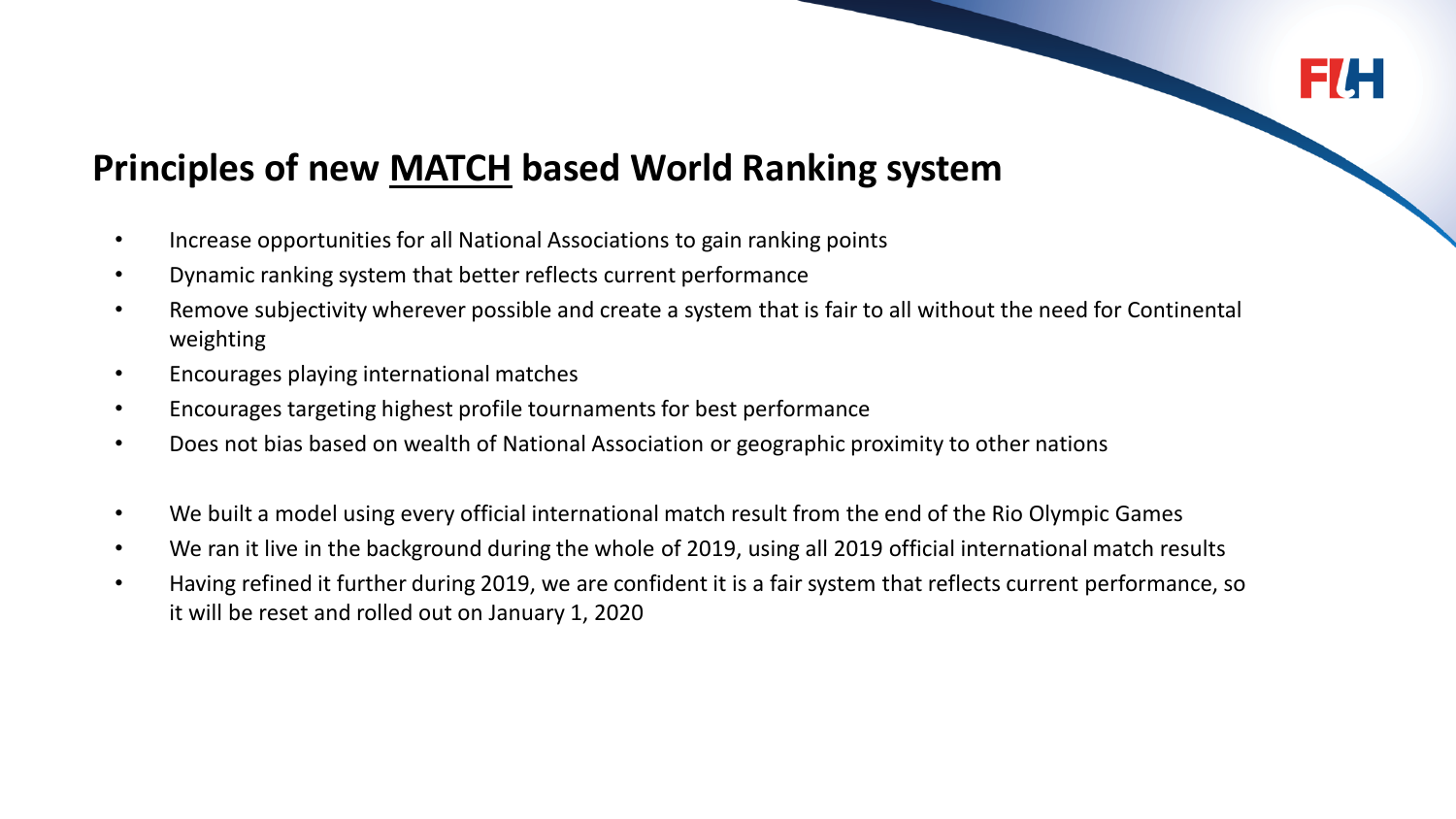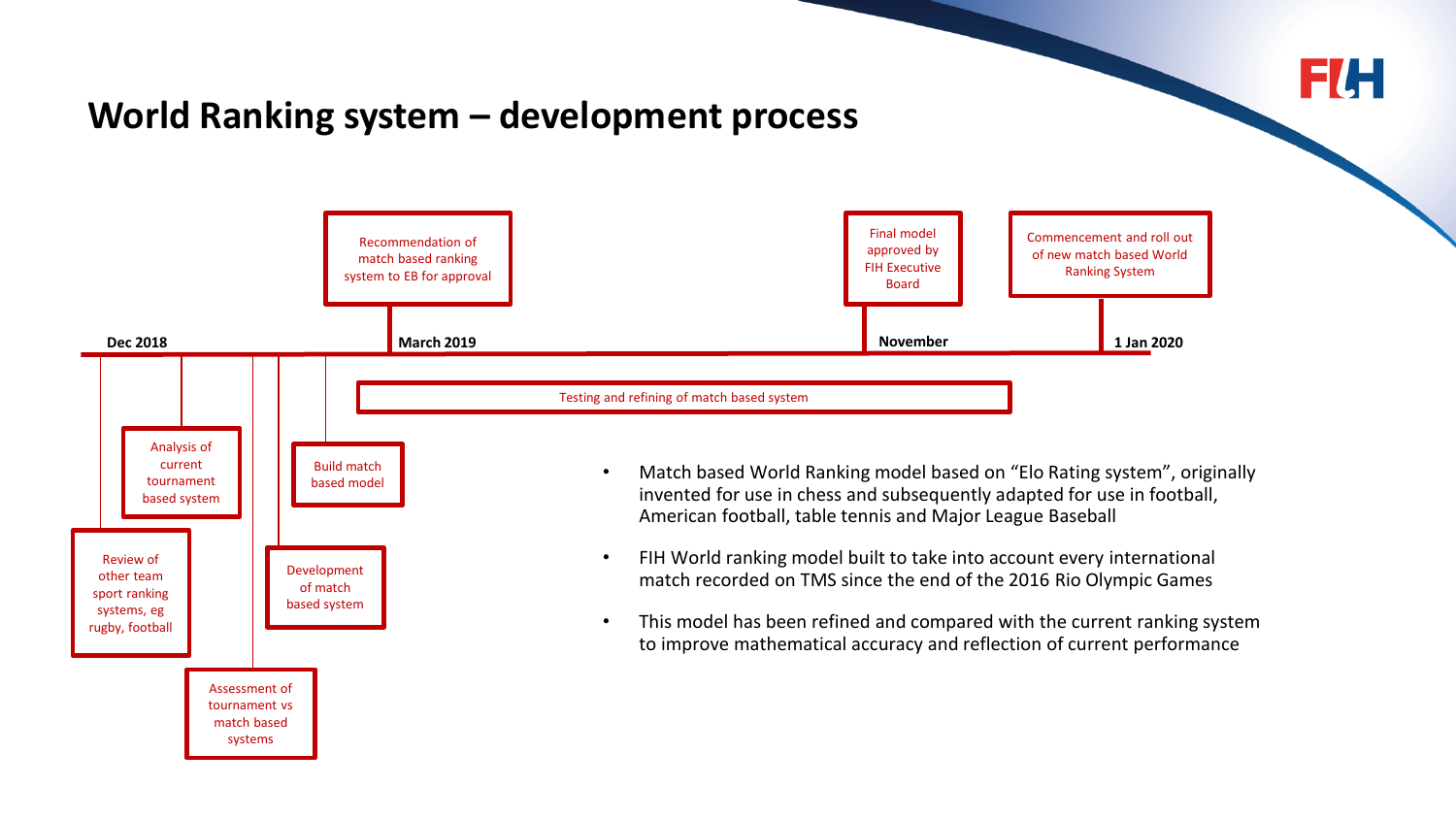## **The model explained**

- Based on the Elo rating system, which is used as the basis of many other sports ranking systems
- When 2 nations play against each other, a number of ranking points are exchanged between them
- In every match, the number of points gained by one team is exactly matched by the number of points lost by the other
- Teams will win more points for beating teams ranked above them, and therefore teams will lose more points for losing to a team ranked below them
- Teams will win less points for beating teams ranked below them, and therefore teams will lose less points for losing to a team ranked above them
- If a draw occurs, the lower ranked team will gain a small number of points and the higher ranked team will lose the same number of points
- The number of points exchanged is dependant on the result of the match (win, lose, shootout win/loss or draw), the importance of the match (part of a major tournament, or a test series for example), and the relative difference in ranking points between the teams before the match

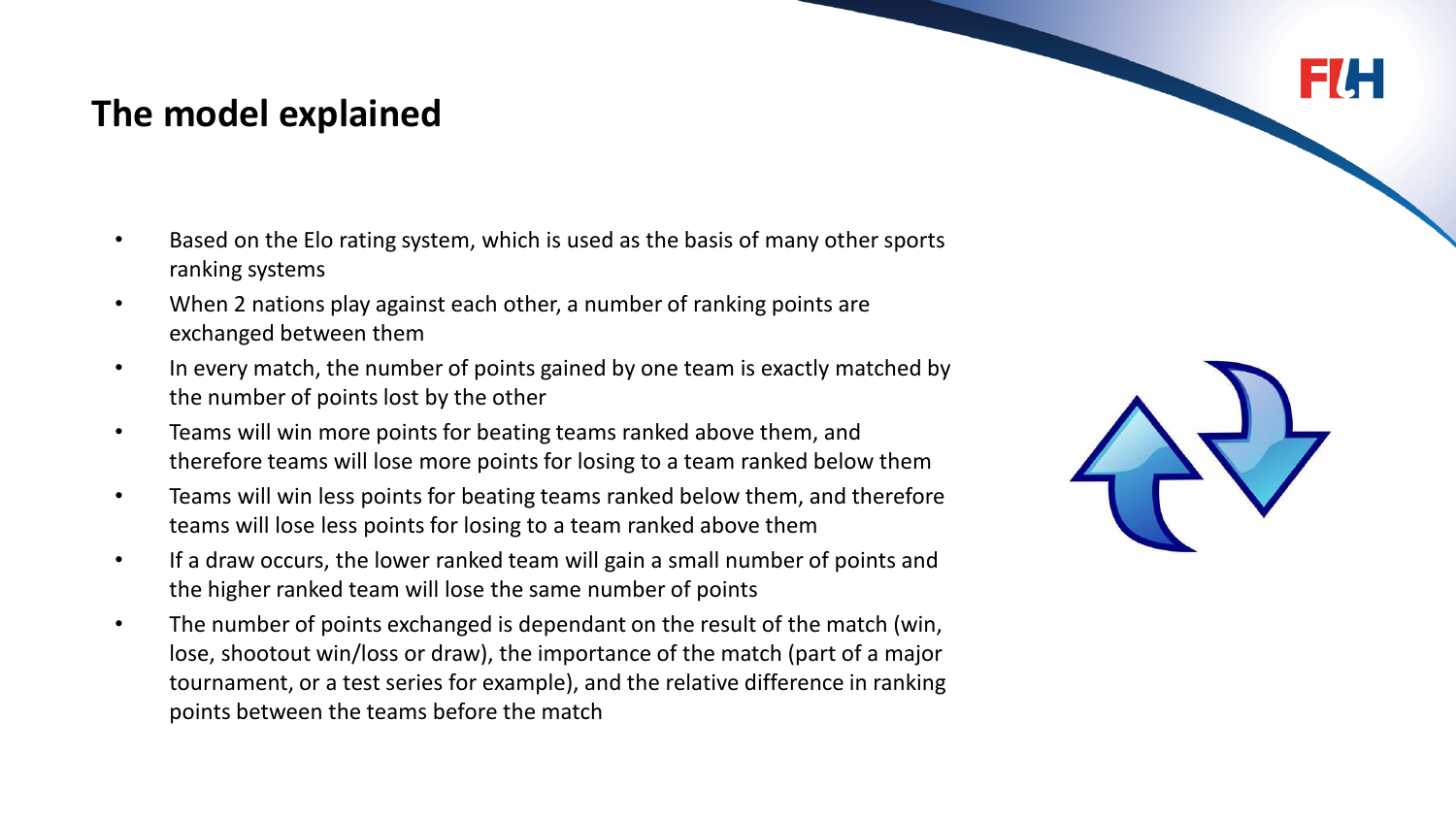6/L

## **World Ranking system – a match based algorithm**

## $P(after) = P(before) + R*W*I$

- $P_{\text{(after)}}$  = Number of World Ranking points after match
- P(before) = Number of World Ranking points before match
- $R =$  match result (10 for a win, 5 for a shootout win, 1 for a draw)
- W = Weighting (1 minus the difference in ranking points [winner loser] or in the case of a draw [lower ranked – higher ranked], of the 2 teams, divided by 1000\*)
- I = Importance (Each type of tournament and match is given a weighting depending on the importance of the match. There is no difference in Importance between continents)

\*If the difference in ranking points before the match is greater than 1000, then a maximum Weighting of 2 is applied if the lower ranked team wins, or 0 if the higher ranked team wins. This is to not discourage higher ranked nations from playing against lower ranked nations for the risk of losing lots of points

#### **Weighting (W) example calculation**

Team A have 500 pts pre match Team B have 1000 pts pre match

If Team A win: Weighting = 1 - ((500-1000)/1000) = 1.5

If Team B win: Weighting = 1 - ((1000-500)/1000) = 0.5

In the case of a draw: Weighting = 1 - ((500-1000)/1000) = 1.5

#### **Event Importance (I)**

| World Cup             | 10             |
|-----------------------|----------------|
| <b>Olympic Games</b>  | 10             |
| WC/OG Qualifier       | 6              |
| Cont. Champs.         | 6              |
| <b>FIH Pro League</b> | 5              |
| Continental qualifier | 3              |
| Cont. Champs. Div 2   | 3              |
| 3+ team invitational  | $\mathfrak z$  |
| Cont. Champs. Div 3   | $\overline{2}$ |
| One off Test match    | 1              |
| Cont Champs Div 4     | 1              |
|                       |                |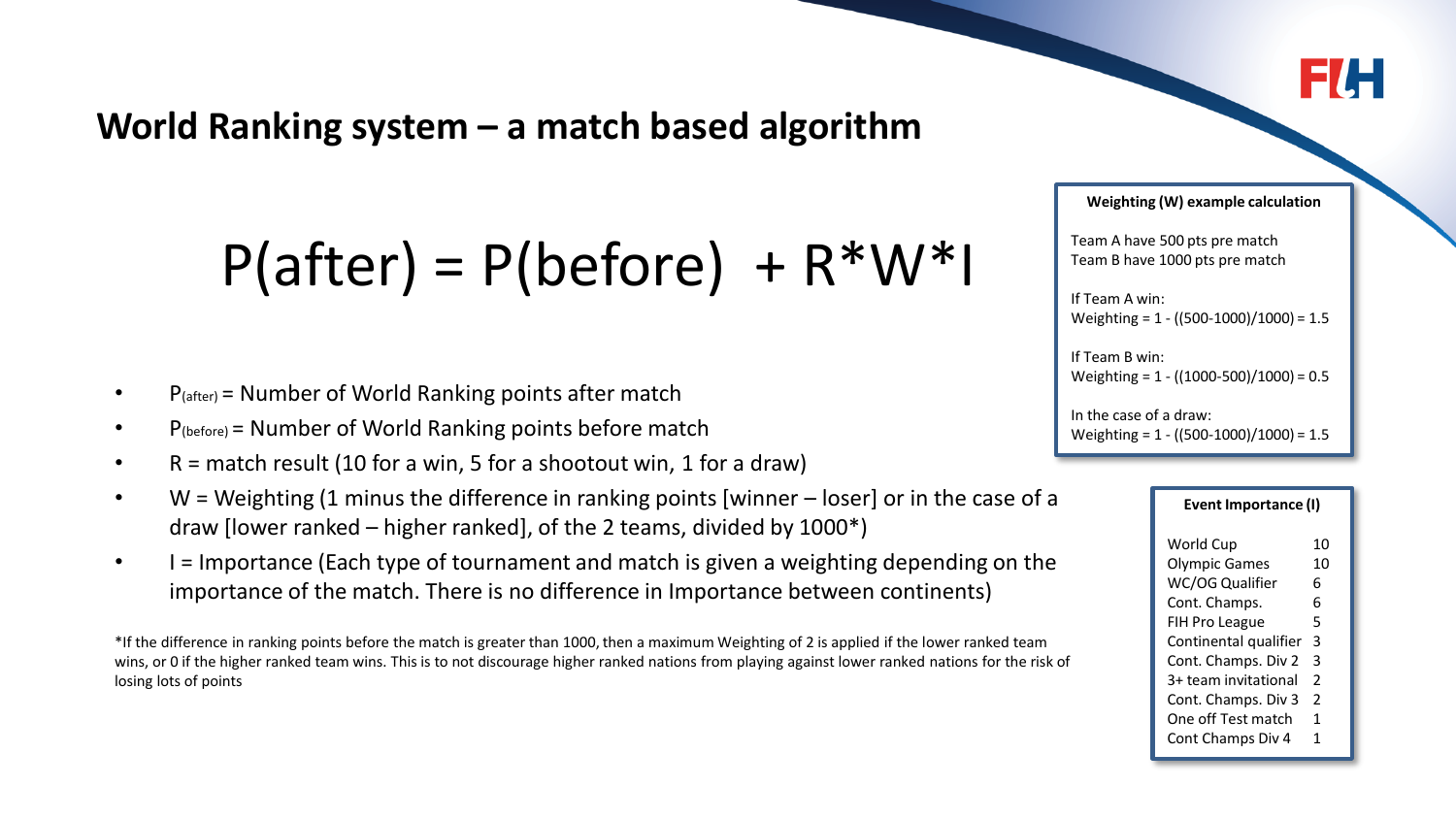### FIH NEW RANKING SYSTEM - WORLD CUP EXAMPLE



**Before** 

After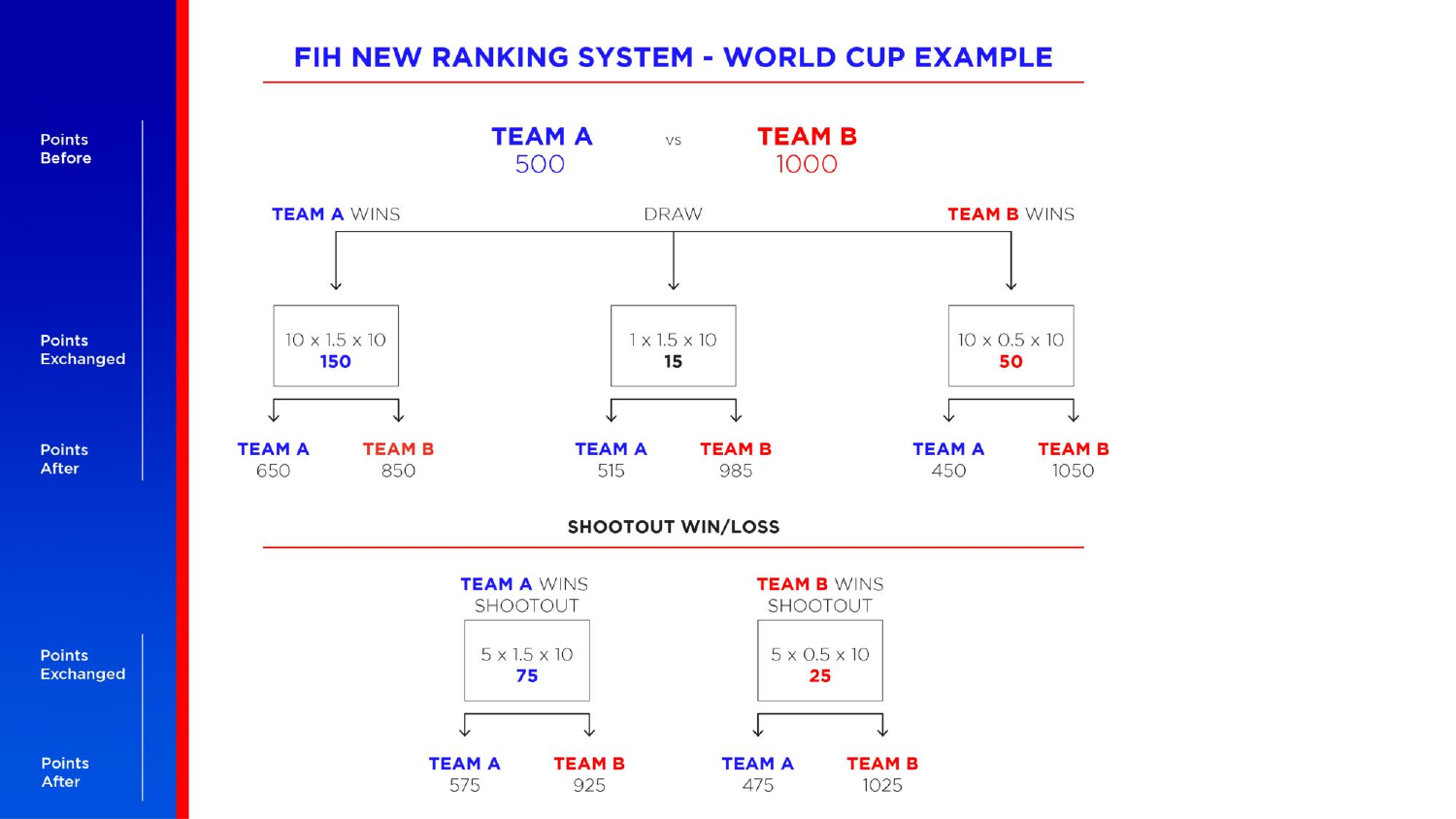### **Points to note**

- The number of ranking points that each Nation starts the new ranking system on January 1, 2020, is the number of points they had in the old system on this date
- Every international match that is sanctioned, appears on the FIH Tournament Management System (TMS) and that international caps are awarded for, from January 1 2020,has ranking points exchanged
- Non ranking training matches can still be played between nations, but they do not appear on TMS, will not have caps awarded and therefore will have no ranking points exchanged
- The currently agreed Great Britain formula will be used to allocate match Weightings and the distribution of rankings points between Nations, determined by the proportion of players from England, Wales and Scotland playing in each Great Britain match
- This new system has been run in the background as a test during 2019 and has been shown to be much more dynamic and immediately reflective of current form than the existing World Ranking system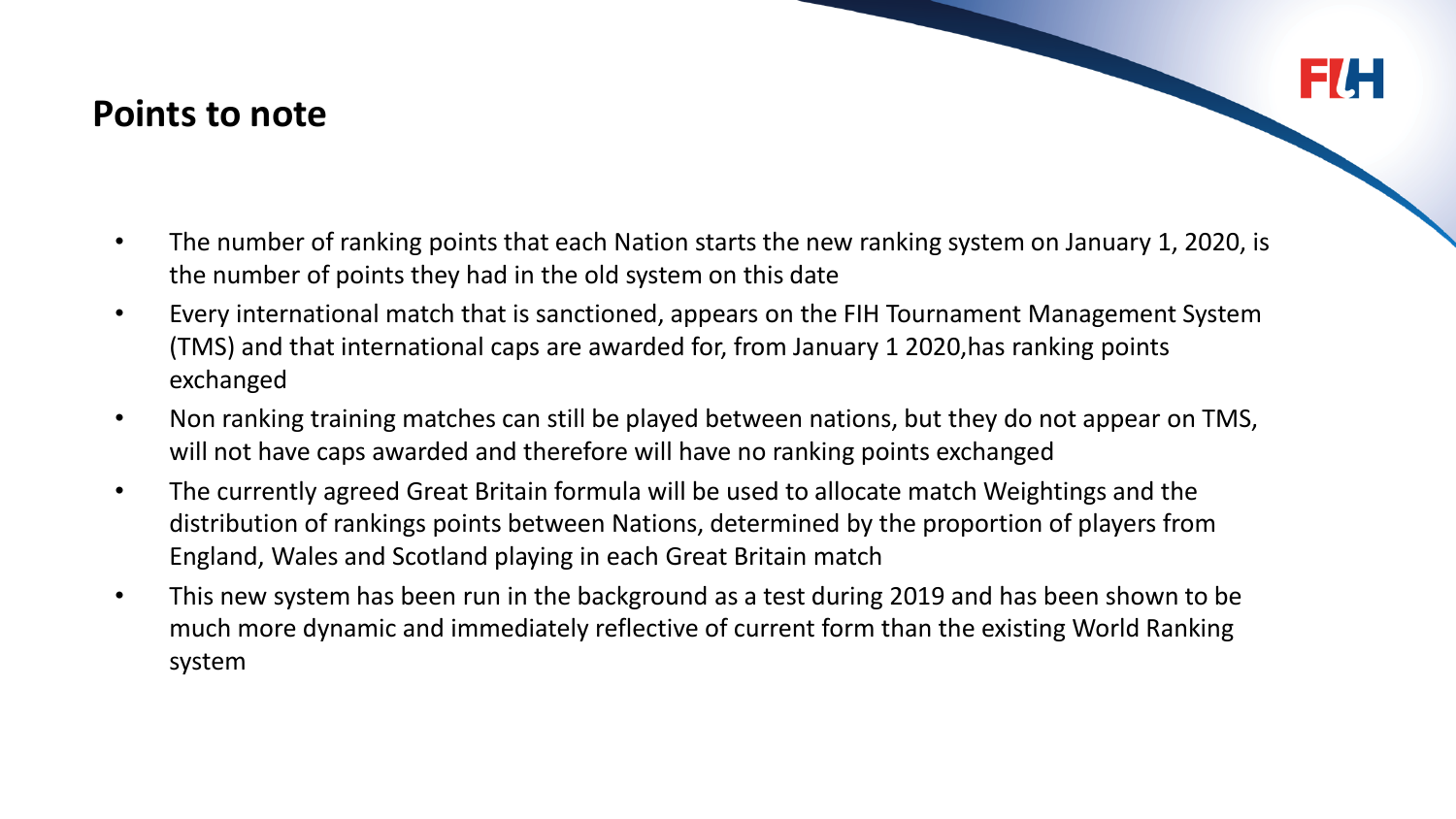## F/H

## **Key dates for when World Rankings will be used**

| ۰.<br>. .<br>۰.<br>×<br>۰.<br>×<br>× |
|--------------------------------------|
|--------------------------------------|

**Description of use of rankings at this time** 

January 1, 2020 Launch of new World Ranking System

Midnight CET, August 7, 2020 Continental quotas for 2022/23 World Cup qualification (Completion of Olympic Games)

Midnight CET, November 30, 2021 Nations qualified for 2022 Commonwealth Games

(Completion of WC qualifiers)

(Completion of Women's World Cup)

(Completion of Men's World Cup)

March 31\*, 2022 Pools for World Cup tournaments

Midnight CET, 17 July, 2022 Continental quotas for 2024 Olympic Games women's qualification

Midnight CET, 31 January, 2023 Continental quotas for 2024 Olympic Games men's qualification

\* Date subject to confirmation of dates of WC qualifiers. The final day of the WC qualifiers will be the date used for calculation of WC pools